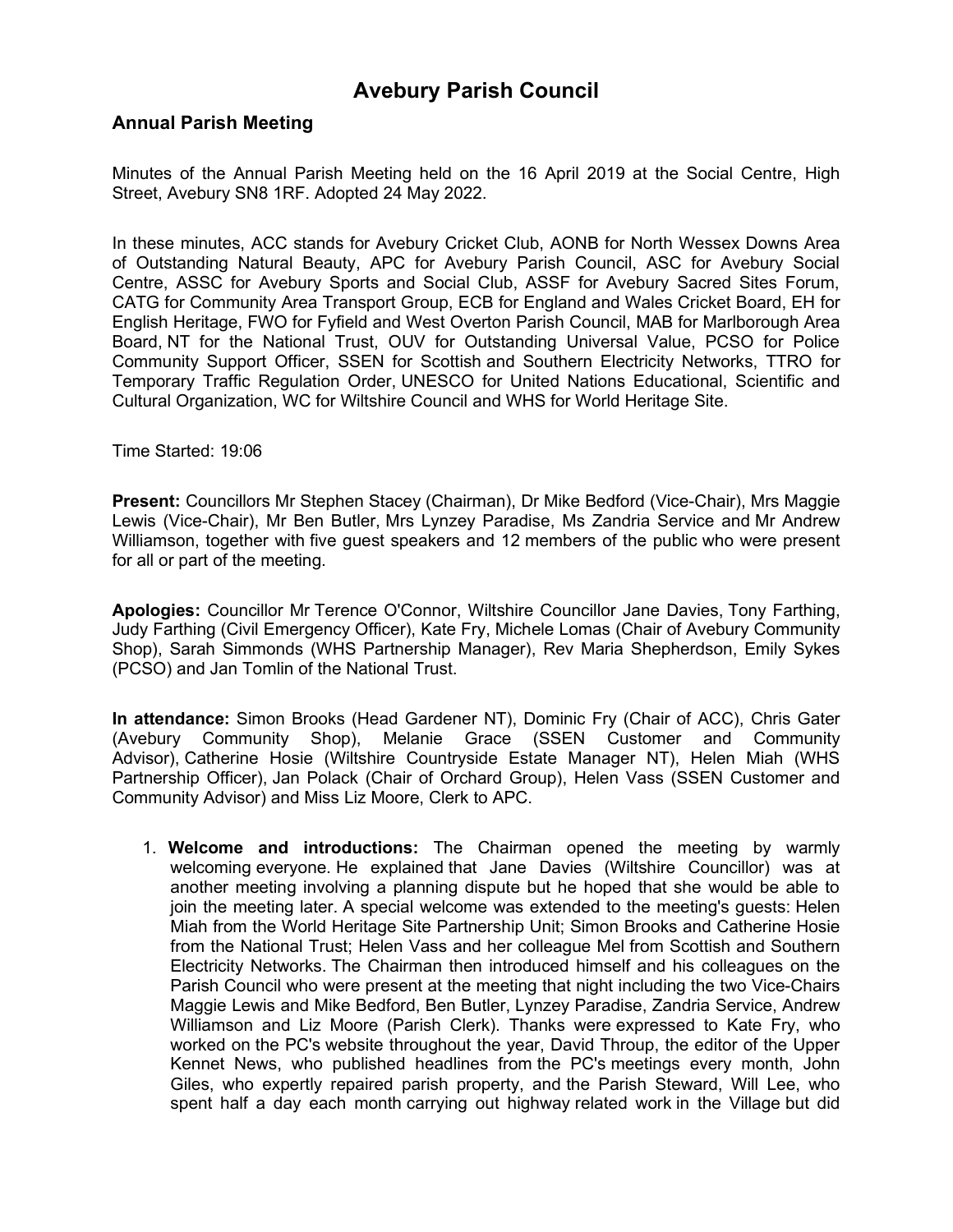much more than a half-day's work. The Chairman explained that various people would be asked to speak during the meeting and that he would be grateful if everyone could restrict their presentation to 10 minutes. He said that input from the public on tasks for the PC over the next 12 months would be welcome.

- 2. **Minutes of the annual Parish meeting held on 24 April 2018.** (Draft minutes published on Parish Council web site http://aveburyparishcouncil.org). The Chairman asked if the draft minutes were accurate and it was unanimously agreed that they were an accurate record. The Chairman to sign the minutes.
- 3. **Matters arising from the minutes:** there were none.
- 4. **Report on the work of the Parish Council and local organizations** in the past year:
	- a. **Elections and membership:** the Chairman explained that one member of the Parish Council had recently resigned; Paul Ryder Morris had re-joined the PC last year but soon after had moved away from the parish. Mr Andrew Williamson was about to resign and that his last meeting on the council would be next month. The Chairman said that Andrew's service to the community over many years had been remarkable and invited members of the public to show their appreciation for his dedication and service, and there was vigorous applause. It was noted that as an election had not been called for the first vacancy, the PC could now co-opt a new member to the PC and the Chairman encouraged applications for the role. A notice for the second vacancy would be published in due course.
	- b. **Wiltshire Council:** an update was not available as Jane Davies (Wiltshire Councillor) was not present.
	- c. **World Heritage Site Partnership Unit:** the Chairman thanked Helen Miah for attending the meeting. Mrs Miah provided the following report:
		- The WHS Partnership Unit was looking at whether it could become an independent Charity by exploring setting up an independent Trust - grant funded by National Lottery Heritage Fund.
		- They would be commenting on work on the A303 as part of the Development Consent Order process as it developed in relation to the WHS Management Plan and OUV.
		- Funding from Highways England legacy designated funds might be used for exploring the WHS and Beyond - Landscape Access, Sustainable Tourism and Sustainable Transport strategies, Avebury would be involved and they would work via the Committees to ensure engagement.
		- Ridgeway TRO and repairs were planned from 1 May 2019 for 6 months.
		- World Heritage Day 2019 was taking place on the 18 April and they had been working with two schools, Kennet Valley C of E VA Primary School and Chiseldon Primary School on a project using film and photos to raise awareness of the WHS with the children. Mrs Miah expressed thanks to the Avebury World Heritage Site Charity for providing funding for the project so that they could commission Create Studios (Swindon) to help the children make animated storyboards depicting some of the key issues concerned with managing the monuments at Avebury. See the following link for Chiseldon Primary School's Avebury Wall Time Lapse video.
		- The Science Museum in London had hosted a Virtual Avebury installation comprising of 3D, fully immersive simulation of Avebury Stone Circle, as it may have appeared circa 2,300 BCE. The evening event had been for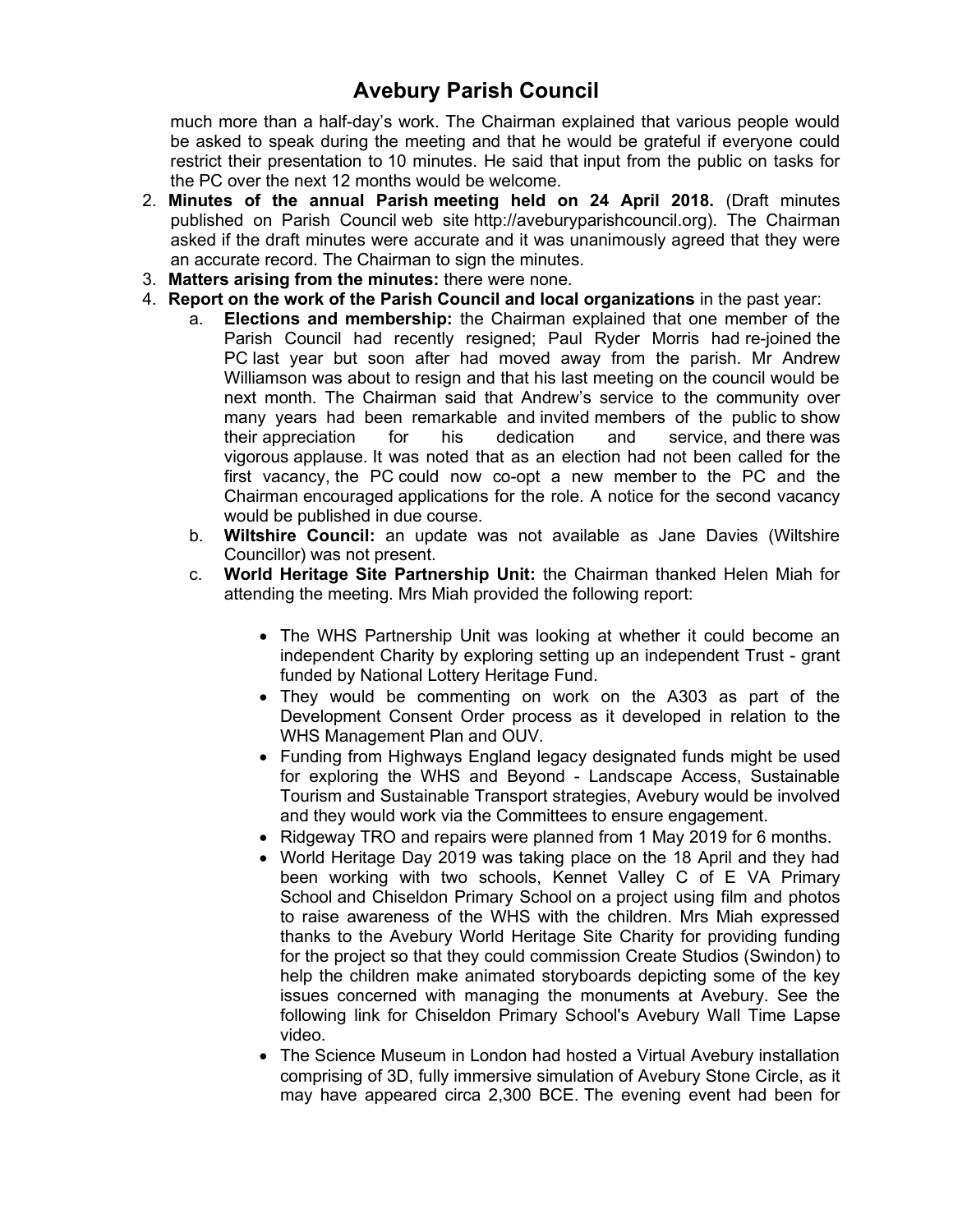adults only and had involved research staff from Bournemouth University including Liz Falconer (Academic Learning Advisor). The technology had also been set up at the Great Barn in Avebury on various days in 2018. See the following link for further details.

- Megalith 2018 and 19: residents were invited to take copies of 2018 Megalith magazine; the Visions and Values document and encouraged to contribute to the magazine by sharing their stories for a new article about 'Living inside the World Heritage Site'.
- Transport: signage throughout the village was being refreshed, replaced and updated including improvements to accessing the NT car park, verges, yellow lines and improvements to the B4003.

**Mrs Miah invited questions from members from the public.** A member of the public expressed interest in the augmented reality view of Avebury and was astounded that the technology had not been more heavily promoted. He asked how it might be possible to bring the installation to Avebury on a more permanent basis. Ms Hosie (Wiltshire Countryside Estate Manager NT) reported that a number of Universities were using the technology but it was expensive and more likely that people would get to access a virtual tour of Avebury Stone Circle on a screen. The Chairman thanked Mrs Miah and Ms Hosie for their presentation and advice respectively.

- d. **National Trust:** see appendix 1 for the NT's update and leaflets. Simon Brooks (Head Gardener) gave a talk about restoring the gardens at Avebury to full health, looking after the wildlife and the challenges. The challenges included: limiting the spread of box blight, managing the effects of climate change; controlling pests and diseases; invasive species and visitor numbers. He described several measures being used to manage the challenges such as: (i) temporarily restricting access by visitors to parts of the garden using hurdle barriers (ii) using natural materials for composting to help make plants more resilient, using organic fertilizers and leaf mould (iii) planting a wild flower meadow to encourage insects and wildlife (iv) collecting plant seeds and propagating plants in the greenhouse for use in the NT's garden and elsewhere and (v) following a quarantine process when introducing new plants. Mr Brooks reported that Avebury had recently achieved the NT award for plant health standards. He added that plants were recovering and there had been an increase in insect numbers. In addition, the team had removed 60% of the silt in the pond and seen a re-emergence of amphibians and large prehistoric beetles. Other work and new ideas at Avebury involved him working with schools on a growing project, setting up an Easter Trail and hedgehog hotel, making the compost bins more visible to the public, setting up the 50 Things Activity Sessions for kids and producing cut flowers in the kitchen garden. **Mr Brooks invited questions from members from the public.** A question was asked about whether the NT sold the cut flowers they produced and Mr Brooks confirmed that the flowers were available for purchase and flowers including produce could be selected and bought from the bench area in the kitchen garden. A member of the public reported that they had very much enjoyed the Sculptor in the Garden Exhibition. There were no further questions and the Chairman thanked Mr Brooks for his presentation.
- e. **SSEN Ridgeway Region:** SSEN's Customer and Community Advisors, Melanie Grace and Helen Vass introduced the network operator's free Priority Services Register (PSR) that provides extra help and support for customers who might feel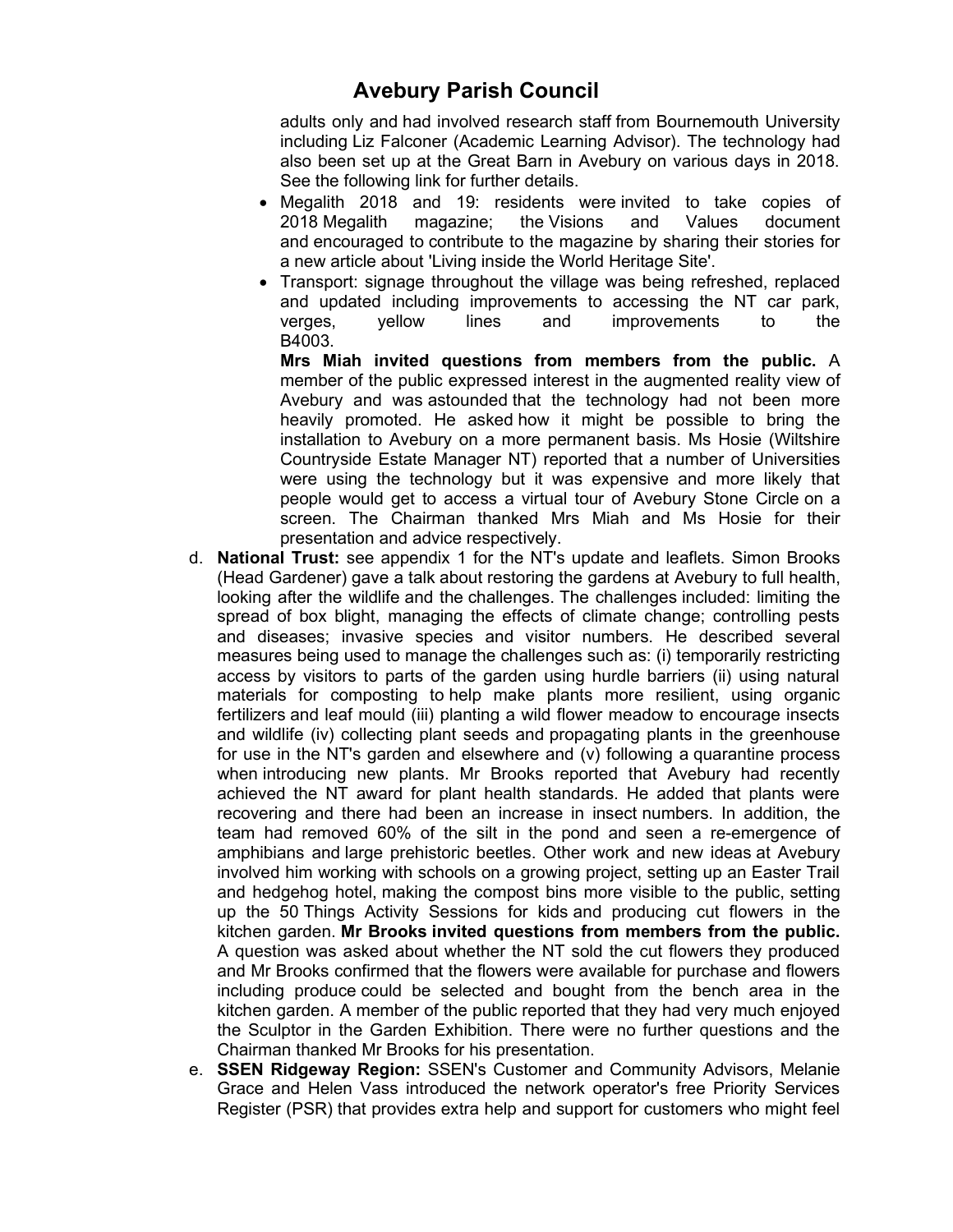vulnerable during power cuts. Registration forms were tabled; see appendix 2 - for further information please call T. 0800 294 3259. The Community Advisors were keen for people to form a community working group of four to five people to help promote the service and distribute free safety lightsticks. Furthermore, SSEN had established a Resilient Communities Fund (www.ssen.co.uk/resiiliencefund) to support communities in their power distribution network area to improve local resilience. £220,000 was available for South Central England SSEN area and community groups could apply for funding from £1,000 up to a maximum of £20,000. Examples were given for what the grants could be used for and included: purchasing a snow plough, kitting out a Village Hall or purchasing a generator. Members of the public were reminded that the new government number for power cuts was 105 or people could use the online Power track Application for mobile telephones. Thanks were expressed to the ladies for introducing SSEN's new service.

- f. **Community Orchard:** Jan Polack (Chair of Orchard Group) explained that the Community Orchard had been set up as a permanent reminder of the Queen's Jubilee and that since the 1950's huge numbers of orchards had disappeared from the UK. The Orchard Group had planted 17 fruit trees and with the help of local volunteers had rejuvenated the hedge on the eastern boundary of the Sports Field. She said that it was difficult to find parcels of land to plant fruit trees and so the group had started the 'foster a tree scheme' and had already provided 10 trees to local people for their gardens. Mrs Polack said that she was very grateful to ACC and especially to Bruce and Greg for cutting the grass around the Community Orchard and looking after the trees. In the past year the Orchard Group had focused on supporting Space For Nature and had carried out Autumn bulb planting in the Community Shop's garden and along the periphery of the Sports Field. They would also have a stall at the plant fair taking place on Sunday 28 April at the Sports Field in aid of the new Pavilion and would welcome any donations of plants or books. The Chairman thanked Jan for her report.
- g. **Avebury Sports and Social Club:** Mr Dominic Fry (Chair, ACC) introduced the fundraising work that was being carried out by ASSC, ACC and the Sports Field Committee and explained that costs for building a new Pavilion had increased from £73,000.00 to up to £115,000.00. Ancillary costs included needing to install a septic tank and a three-phase electric power supply. He said that the organizations were very grateful to private funding from individuals (£24,000.00), MAB (£5,000.00), APC (£1,000.00), The Community Shop (£5,000.00), Sustainable Development Fund (£18,000.00), a loan provided by the ECB and several other sources of financial assistance. Thanks were also expressed to Ms Hosie (Wiltshire Countryside Estate Manager NT) for her assistance and for being such a great communicator and thanks expressed to all.
- h. **Avebury Social Centre:** the Chairman read out the report provided by Mrs Farthing: 'Avebury Social Centre has had an interesting year. The committee had a reorganization of roles, so that meant Judith Farthing became the Secretary and other members took on minor roles to ensure a more even distribution of responsibilities. We implemented a new booking and payment system thanks to Di Gater with a key box access which after some teething problems seems to be working well. Maintenance has been ongoing both in the garden, wasp nest, repairs to shed, hall gutters, and internal decoration. Thanks to Mark and Keith Paradise for altering the hatch doors which are now much safer. We have also hung the Reynell picture thanks to Pascale Stacey for framing it. That said we had some concerns with bookings as initially there were worries about the number of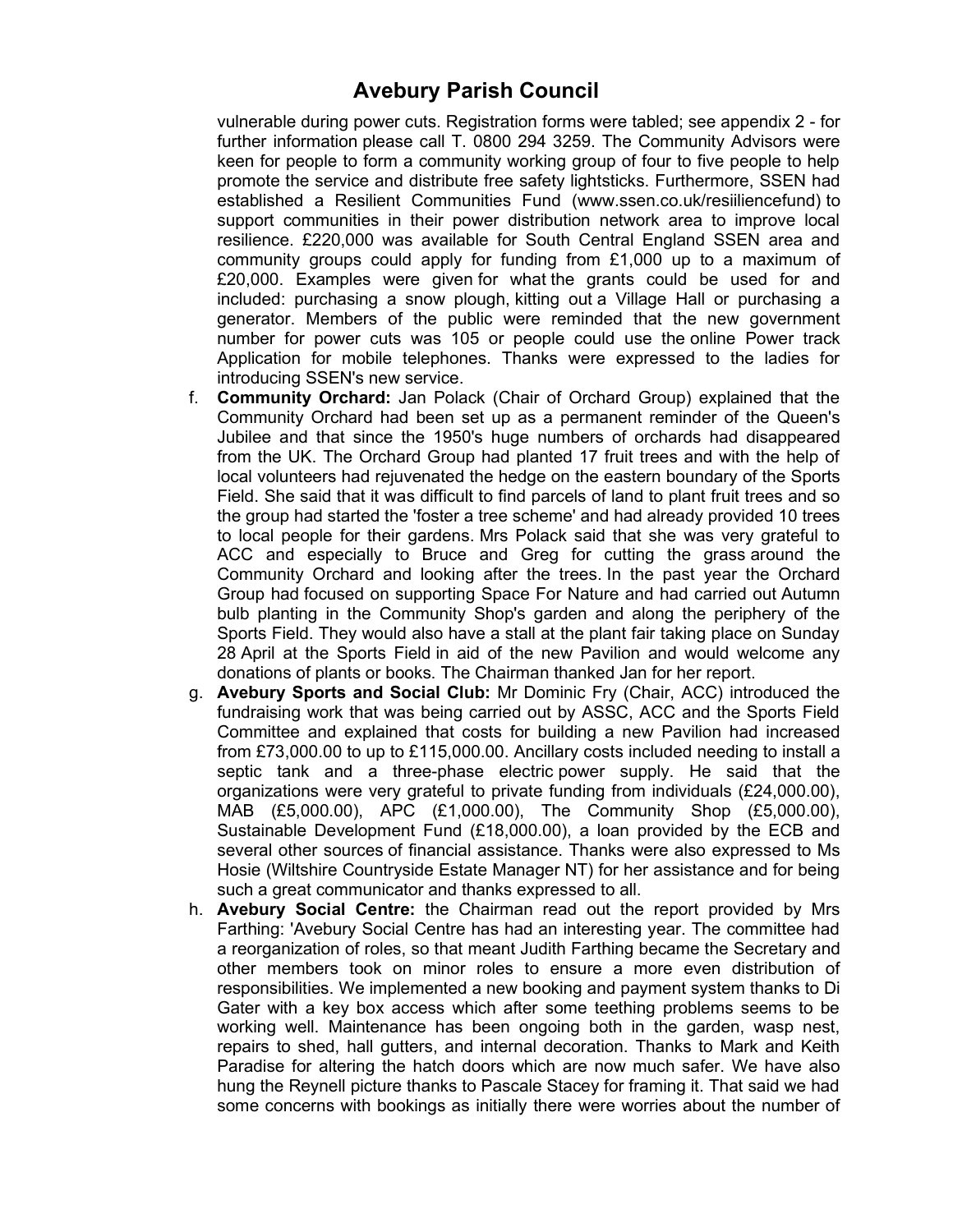outside bookings (craft fairs etc.) we were taking to the detriment of locals wanting to use the hall. In an effort to address this we have tried to limit this by only allowing outside bookings up to 6 months in advance and reserving space for the Panto dates. Unfortunately this had an impact on income and the Social Centre will definitely be facing a considerable loss this year. It has to be said that if you want to keep the hall it has to be used by the locals!

- i. **Police Community Support Officer:** the Chairman explained that Emily Sykes was not present as she was off duty and in the process of becoming a Police Constable and that her successor would be in place in due course.
- j. **Community Shop:** Chris Gater introduced the work of the Community Shop and highlighted three items of importance **1)** The shop's year end had been at the end of February and it had had been a very profitable year hence why the shop had been able to donate £5,000.00 to the Avebury Pavilion Appeal **2)** The 10th Anniversary of the Community Shop had been celebrated at the end of February **3)** He wished to thank staff and volunteers for their hard work during the year and especially in keeping the shop open during the snowy period.
- k. **Transport Group: local road and footpath schemes:** Dr Bedford reported:
	- Beckhampton and West Kennett traffic calming projects continued to progress and the PC was extending activities with other surrounding Parish Councils.
	- Two requests to the Community Area Transport Group (CATG) were pending **1)** for renewing and extending the yellow lines and rebuilding and diminishing the informal layby on the B4003 and **2)** for a 40mph restriction on the Beckhampton Road between the roundabout and the 30mph restriction.
	- Agreement would hopefully be finalised the following day for renewing white and yellow lines on the High Street and Green Street and on the A4361 through the village and to replace brown and other signs in the village.
- l. Wiltshire Council had made the resurfacing FP22 and FP21 the top priority project for rights of way in the area for the current financial year. **The Chairman invited questions from members of the public.** A question was asked about how the work on FP22 and FP21 would be managed. Dr Bedford said that it would probably be done one section at a time. A question was asked about whether the stonework would be repaired as it should be level with the tarmac and that in previous years the overflow to the river (at Juggins Meadow) had been blocked up by the NT resulting in the water level increasing by 4-6 inches by Big Arch Bridge. The Clerk said that the PC would pass the information to WC and the design consultants so that they might consider re-installing a pipe to channel the water away from the footpath. There were no further questions and thanks were expressed to Dr Bedford for his report.
- m. **Community High Speed Broadband:** the Chairman stated that the PC was carrying out research on high speed broadband because it was important to future proof Avebury. Members of the public were encouraged to fill in an on-line survey located on the PC's web site to enable the PC to collect statistics and gauge interest.
- n. **Community Play Area:** Mrs Paradise gave a slide presentation to show the existing Play Area, results of a community survey and ball park figures from one supplier. Survey results found that 54 responses had been received, 45% of respondents hadn't used the Play Area in the last 12 months, 65% rated the equipment as poor; 2% good, 80% would use the Play Area if improvements were made and 70% felt the Play Area was in the correct location. The largest group of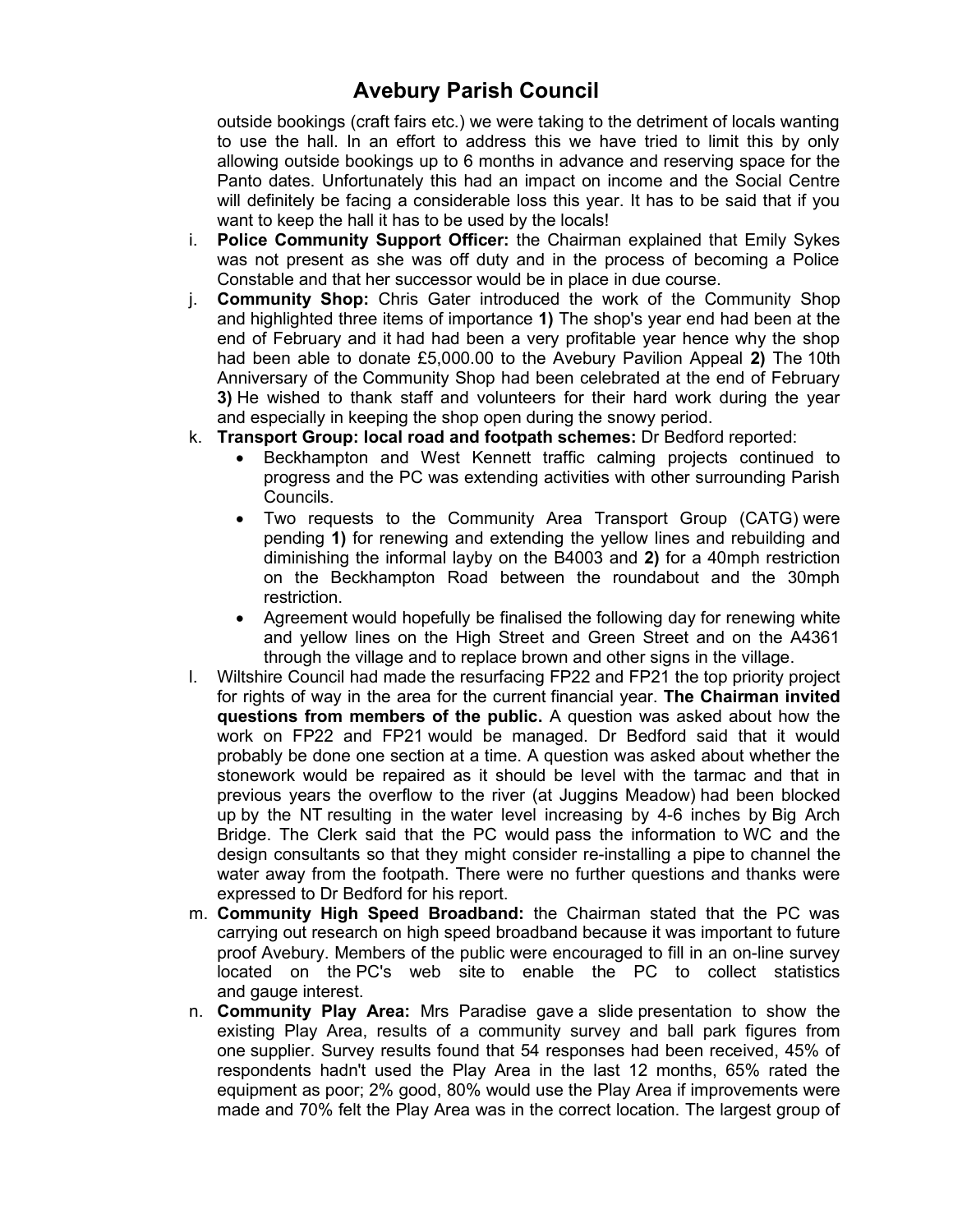potential users was going to be 4-7 year old but older children too. Future proofing the equipment and selecting play equipment that fitted the sensitive rural setting was of importance. Ball park figures suggested that designing a new Play Area could cost in the region of £57,000.00; including new surfacing and that using timber product was £1,000.00 cheaper. Mrs Paradise said that she would continue to meet with representatives from play equipment specialists, source funding and set up a final consultation with the community. **Mrs Paradise invited questions from members of the public.** A question was asked about whether the timber used would be from sustainable resources and length of guarantee. Mrs Paradise said that any timber products used would be treated and feet put in steel holders to prolong longevity and that play equipment might be guaranteed for 20-25 years. The Chairman thanked Mrs Paradise for her report.

- o. **Planning decisions:** the Chairman explained that an important task for the Parish Council was to respond to requests from Wiltshire Council asking the PC to express an opinion about planning applications. There had been 21 of these during the past 12 months. The first was to install photovoltaic panels on a grain store; the most recent was for work to trees in the Rectory. The PC approved or did not object to 18 of the 21 applications and in some cases asked for conditions to be applied. WC approved 2 of the 3 to which the PC objected. The last one was an application to build a large house on South Street; the PC objected to the original application and to the re-application. The Chairman stressed that PC planning meetings had also included site meetings and that they were one of the most important jobs the PC did to express the views of the community. In addition, the PC had agreed a policy on trees that ask applicants seeking approval for work involving the felling of trees to consider planting replacements either on their own land or elsewhere.
- p. **Civil Emergency Plan:** Mrs Lewis reported that each Parish had an Emergency Plan and that she would like to have someone in each area of Avebury to act as a local contact. The current Emergency Plan for Avebury had been recently updated and included a list of skilled local people who could be called upon in an emergency. A copy of the plan was held by WC, APC and Rev Maria Shepherdson. Mrs Lewis, Mrs Farthing and WC also held a list of vulnerable people.
- q. **Arrangements for Summer Solstice:** Mrs Paradise reported that the TTRO covering the Parish would be the same as the previous year and that those households that needed permits for parking or access to the High Street would need to collect them from a drop in session. Dates and times for the drop in sessions would be confirmed in due course and residents were advised that they would need to bring proof that they lived in the Parish. Mrs Paradise confirmed that WC had been asked to put Community Support Officers at Avebury Trusloe and Green Street and they would be informing her about the costs. **Members of the public were asked if they had any questions.** A question was asked about whether the funding was for Police. Mrs Paradise clarified that extra funding was for WC Community Support Officers (CSOs). A question was asked about whether the Ridgeway would be closed during Solstice. Mrs Paradise said that a TTRO was in place from 1 May 2019 but people would still be able to park on the first part of the Ridgeway (accessed from the A4 only). Thanks were expressed to Mrs Paradise for her report.
- r. **Precept, finance and admin, data protection and improvements to Parish Council website:** the Chairman stated that given all the work the PC undertook, some of which would require significant sums to implement, the PC had agreed a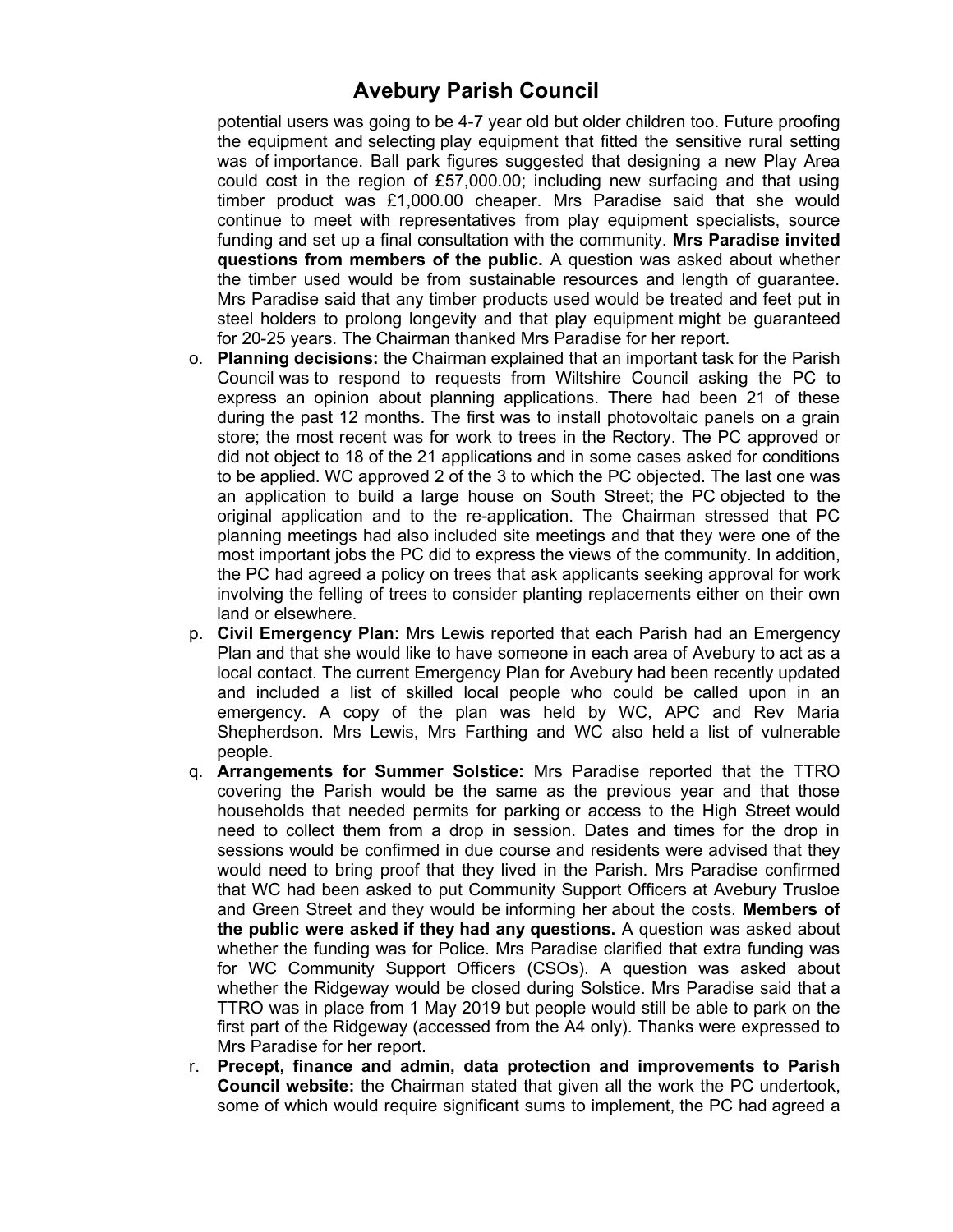modest increase in the precept. Last year the PC spent about £14,000 and received about £12,000 and so had to draw on its reserves. The PC's books and accounts were available for anybody who wanted to look at them via the Clerk. The PC had reviewed the information it kept in line with the General Data Protection Regulation and was confident that it was compliant. The Chairman said that he was glad to say that, with many thanks to Kate Fry, the website was in good order.

- **Local issues from the Parish Council:** the past year and for the next 12 months: The Chairman reported that over the past 12 months the PC had:
	- $\triangleright$  Installed a defibrillator in the 'phone kiosk in Avebury Trusloe and repainted the kiosk.
	- $\triangleright$  Replaced chain link fencing around the Play Area at Avebury Trusloe.
	- $\triangleright$  Re-installed the baby swing at the Play Area.
	- $\triangleright$  Cleaned two bus shelters and restored electric light in them, and repaired glazing.
	- $\triangleright$  Repainted the bus shelter close to the Waggon and Horses. Thanks were expressed to Dave Brotheridge for carrying out the work.
	- > Repaired one bench, replaced another, and restored all the others for which the PC was responsible. Thanks were expressed to Mark Paradise for his help.
	- $\triangleright$  Put back into service the street light on the gable wall of the building occupied by the post office in the High Street.
	- $\triangleright$  Provided donations to local charities including UKN and the Pavilion Appeal. In addition, the Parish Steward had been asked to repaint the railings on Big Arch Bridge and work was scheduled to take place in the next few months. Plans for the next 12 months included upgrading the Play Area and delivering high speed broadband which, funds permitting, the PC would try to deliver that year. The PC also wanted to push ahead with the Transport Group projects and was working hard to enable a speed restriction on the Beckhampton Road to be implemented. The Chairman explained that he had a monthly meeting with the National Trust and that he was very grateful to Jan Tomlin for giving so generously of her time for that purpose. The PC now had ample opportunity to discuss issues of common concern and to align thinking.

Finally the Chairman thanked everybody involved in making the community the special place that it was:

The litter-pickers

The police, the National Trust, the World Heritage Site, and Wiltshire Council

Councillor Davies

Colleagues on the Parish Council

Very many others who unobtrusively and anonymously swept up, put things back, and helped generally